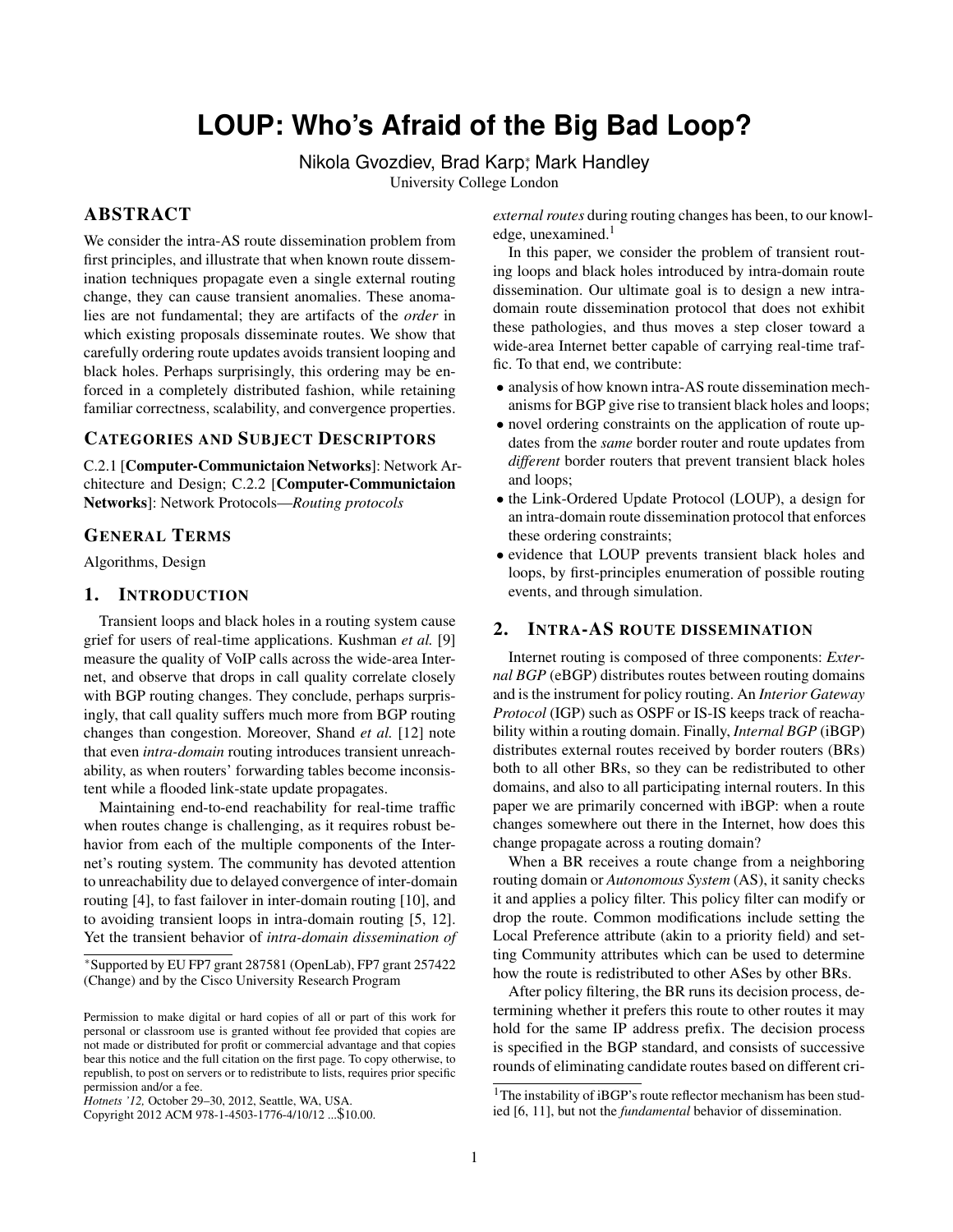

teria until only one remains. First in the decision process is *Local Preference*, so configured policy trumps all else. Lower down the list come AS Path length, and below that IGP distance (the distance to the BGP Nexthop—usually either the announcing BR itself, or its immediate neighbor in the neighboring AS).

When a BR receives a route announcement for a new prefix, if it is not dropped by policy, the BR distributes it to all the other routers in the domain, so they can reach this destination. If a BR already has a route to that prefix, the new route is only sent to the other routers if the BR prefers the new route. Similarly if a BR hears a preferred route from another BR to one it previously announced, it will withdraw the previously announced route.

Having decided to announce or withdraw a route, the change must be communicated reliably and quickly through the AS. BGP routing tables are large—currently over 400,000 prefixes—and multiple BRs can receive different versions of each route. Periodic announcement of routes doesn't scale well, so dissemination needs to be reliable—once a router has been told a route, it will hold it until it is withdrawn or superseded. Route dissemination also needs to be fast otherwise inter-AS routing can take a long time to converge.

## 3. DISTRIBUTION MECHANISMS

Fig. 1 illustrates different styles of propagation used by route dissemination protocols. The simplest solution depicted in Fig. 1a is to open connections from every BR direct to everyone else. This is the approach adopted by full-mesh iBGP. When an update needs to be distributed, a BR just sends it down all its connections. Using TCP ensures reliability and in-order delivery *within* each session. However as each recipient applies the update as soon as it can, this results in an arbitrary ordering *between* recipients. Such arbitrary ordering can cause transient loops and black holes until all the routers have received and processed the update.

Route Reflectors (Fig. 1b): Full-mesh iBGP scales poorly  $(O(n^2))$  connections; too much fanout) so Route Reflectors (RRs) were introduced. RRs introduce hierarchy; they force propagation to happen over a tree.<sup>2</sup> Updates are sent by a BR to its reflector, which forwards them to its other clients and to other reflectors. Each other reflector forwards on to



Figure 2: A simple topology exhibits looping

its own clients. Reflectors are manually placed according to guidelines that say "follow the physical topology"; not doing so can cause suboptimal routing[11]. This imposes a limited ordering constraint (RR clients receive a route after their RR processes it), but except in trivial non-redundant topologies this is insufficient to prevent loops and black holes.

Centralized Processing (Fig. 1c): With this approach, when an external update arrives the BR first sends it to the routing control platform (RCP[2]), which is in charge of running the decision process for the whole domain and distributing the results to all routers. By centralizing the decision process we gain improved scalability so long as the RCP router is provisioned appropriately, and the ability to do fine-grained policy routing. In principle it is also possible to apply updates in any desired order across a domain, but to do so requires a synchronous update approach which, given the RTTs to each router, will be slower than distributed approaches.

Hop-by-Hop Flooding: (Fig. 1d) An alternative is to flood: all routers send the messages they receive to all neighbors. Flooding needs to be done over one-hop reliable sessions to ensure messages are not lost. This is the approach taken by BST[8]. Flooding imposes a topological ordering constraint, guaranteeing that at all times, a contiguous region of routers have processed an update. Essentially an update propagates out across the domain as a *wave-front*; this is a necessary (though not sufficient) condition to avoid transient loops. None of the other mechanisms above have this property.

To see why this condition is not sufficient, consider Fig. 3. BR *B* had previously received a route to prefix *P*, and distributed it to all the routers in the domain. BR *A* then receives a better route to *P*, and this is in the process of flooding across the domain, forming a wave-front  $(1)$  which is flowing outwards from *A*. All the routes in the light-gray region now forward via *A*; the remainder still forward via *B*. Unfortunately flooding does not ensure that the wave-front remains convex—that a forwarding path only crosses the wave-front once. As a result transient loops 3 can occur.

Fig. 2 shows one way that such non-convexity can occur. Initially all routers forward to some prefix via  $B_2$ , but then  $B_1$  receives a better route. Link 1-2 would not be normally used because of its high metric. If, however, router 1 floods the update from  $B_1$  over this link, then receiving router 2 may direct traffic towards towards  $B_1$  via router 3. As router 3 has not yet heard the update, it directs traffic towards  $B_2$ via router 2, forming a loop. The loop will clear when router 3 eventually hears the update, though network conditions or variable CPU processing delays may delay this.

Reverse Forwarding Tree Dissemination: BST loops when a better route is propagating, replacing an older route. A sufficient condition for avoiding such loops is that *a router does*

<sup>&</sup>lt;sup>2</sup> Actually, often two overlaid trees for redundancy.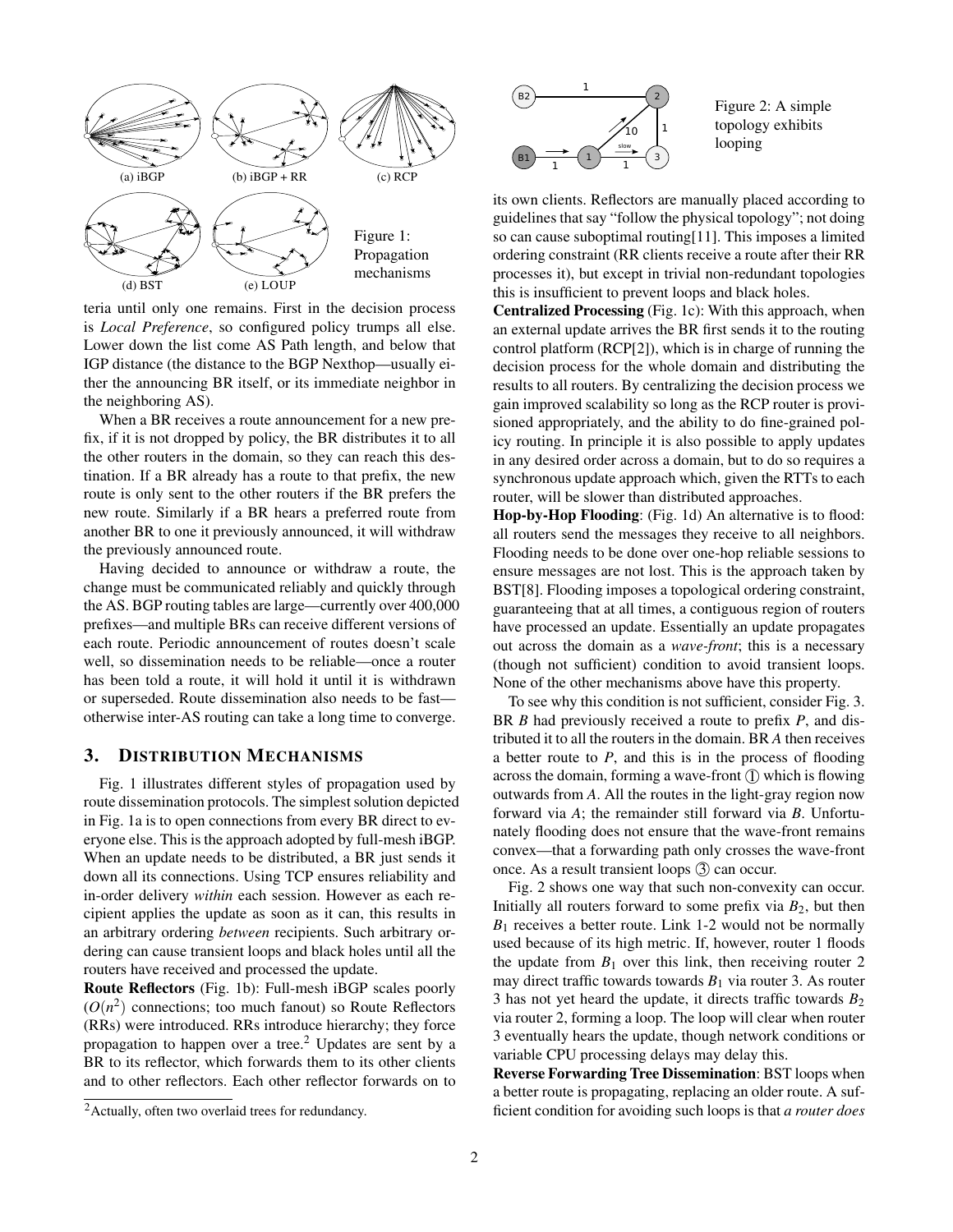



Figure 4: Racing update and withdrawal cause black hole



Figure 5: Withdrawal causes loop when alternate exists

been obsoleted by the new route. The withdraw spreads out as wave-front  $(2)$ , and the scene is set for a race. Some routers have not yet heard the new update. As there is no enforced inter-origin ordering, those routers are exposed. Routers 4 hear the withdrawal before the update, apply it and temporarily black-hole any traffic destined for that prefix.

For LOUP to be free from unwanted transient effects, it must enforce both inter and intra-origin ordering.

#### 4.1 Ordering and Triggered Races

Table 1 shows all the possible external route changes that can occur, and their effect on a network containing either zero, one, or two existing routes for a prefix.  $X > Y$  indicates route *X* beats route *Y* in the decision process at all routers;  $X = Y$  implies the two routes tie-break on IGP distance some routers use one exit and some use the other. We assume changes are propagated down the RFT tree ensuring intraorigin ordering is maintained. The entries highlighted in gray show all the cases where intra-origin ordering is insufficient, and races resulting in transient loops or unnecessary black holes can occur. Although there are multiple causes, only three distinct ordering problems emerge:

- $\star$  UW-race: an update/withdrawal race
- † W-order: a withdrawal ordering problem
- ‡ WA-race: a withdrawal/announce race

The *UW-race*  $(\star)$  is the case discussed above, and shown in Fig. 4: a transient black hole can occur due to a race between an *update* (or new announcement) of a route and the *withdrawal* of an alternative route that it triggers.

For a loop of type *W-order* (†) to happen, all routers must hold more than one route to the same destination prefix. Typically this is when more than one BR originates a route, but they are all equally preferred. Each router chooses the route to the closest exit, with some routers making one choice and some another. Such hot-potato routing is common when two ISPs peer in multiple places.

A *W-order* loop can then occur when one of those routes is withdrawn, as in Fig. 5. The routers behind withdrawal wave-front  $(2)$  have already switched to an alternative route via *A*. Routers further away have not yet heard the withdrawal and still forward to  $B$ . Traffic loops at wave-front  $(2)$ .

For a loop of type *WA-race* (‡) to happen, two or more BRs must hold different routes to the same prefix, with one

Figure 3: Transient loop when flooding an update.

*not adopt the new route until the next hop for that route has also adopted the route*. This transitively ensures a packet forwarded using the new state will not meet a router still using the old state. One way to meet this condition is for a router to only forward a route to routers that will forward via itself. Thus routes flow from a BR along the reverse of the forwarding tree that packets take to get to that BR.

In this paper we discuss a new routing mechanism we call Link-Ordered Update Protocol (LOUP) that is built around this principle . It works by propagating messages over a hopby-hop tree (Fig. 1e). Unlike the Route Reflector tree, LOUP uses one tree per BR, rooted at that BR. This tree is dynamically built, hop-by-hop, and follows the underlying IGP routes to get to that BR from everywhere in the domain. The hop-by-hop nature preserves the wave-front property, and by distributing down the reverse of the forwarding tree (RFT), it adds additional desirable ordering constraints that eliminate transient loops of the form detailed above.

## 4. INTER-ORIGIN ORDERING

To avoid loops, routers must apply route updates in the correct order. Hop-by-hop propagation of a route along the reverse of the forwarding tree to the exit router specified in the route is one such an ordering constraint. It imposes an *intra-origin ordering*: each router receives (and hence applies) its own update only after all the routers between it and the exit router have also done so. This is similar to what oFIB does on the IGP level [12].

Unfortunately, to avoid loops and unwanted black holes, intra-origin ordering is not the whole story. In the iBGP ecosystem, one route change can trigger another. There are two common cases. First, a route can be withdrawn, and another route must take over. Second, a new winning route can trigger the withdrawal of the previous winning route. In both cases the order in which the two route changes are applied can lead to transient loops or black holes. As two (or more) changes are involved, distribution down the RFT, which only ensures intra-origin ordering is not sufficient, and we need to also consider inter-origin ordering constraints.

An example of an inter-origin problem is shown in Fig. 4. As before, a new better update flows out from BR *A*, depicted by wave-front  $(1)$ . However, this time it has already reached BR *B*. *B* now withdraws its own route because it has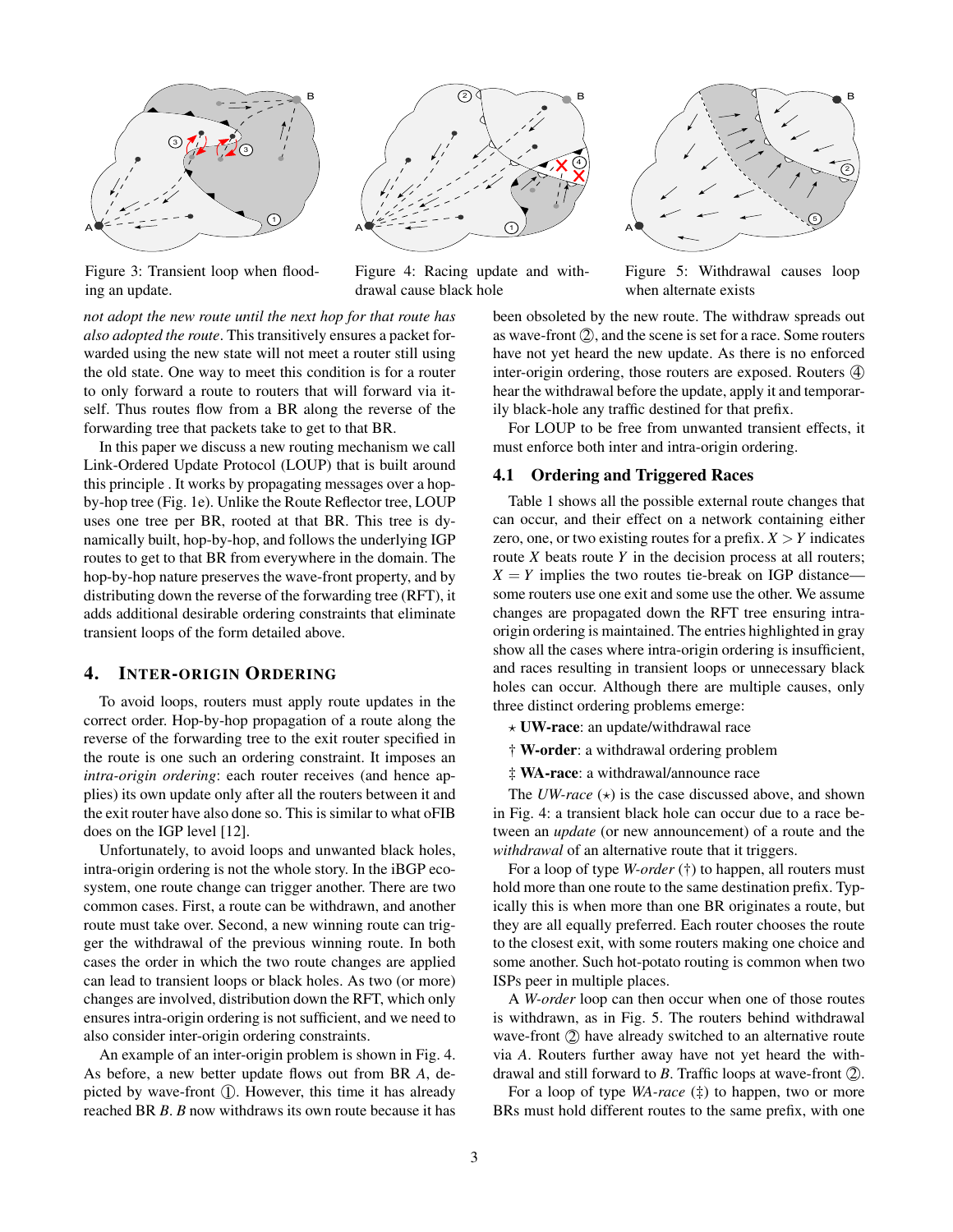| routes   | event that occurs          |                       |               |          |                       |                          |                    |                    |
|----------|----------------------------|-----------------------|---------------|----------|-----------------------|--------------------------|--------------------|--------------------|
| before   | withdraw                   | withdraw              | announce      | announce | announce              | X gets                   | Y gets             | X gets             |
| event    | Χ                          |                       | $Z = X$       | Z < X    | Z > X                 | worse than Y             | better than X      | better             |
| no route | n/a                        | n/a                   | fwd Z on tree |          |                       | n/a                      | n/a                | n/a                |
| X        | any                        | n/a                   | fwd Z         | no-op    | fwd Z on tree,        | fwd X                    | n/a                | fwd X              |
|          | order                      |                       | on tree       |          | withdraw $X \star$    | on tree                  |                    | on tree            |
| $X = Y$  |                            | only apply withdrawal |               | no-op    | fwd Z on tree.        | withdraw X               | fwd Y on tree.     | fwd X on tree,     |
|          | when parent does $\dagger$ |                       | on tree       |          | withdraw $X, Y \star$ |                          | withdraw $X \star$ | withdraw $Y \star$ |
| X > Y    | fwd Y                      | $no$ -op              | fwd Z         | no-op    | fwd Z on tree.        | withdraw X               | fwd Y on tree.     | fwd X              |
|          | on tree $\ddagger$         |                       | on tree       |          | withdraw $X \star$    | fwd Y on tree $\ddagger$ | withdraw $X \star$ | on tree            |

Table 1: Effect of route changes on network with zero, one or two existing routes X and Y.

route being preferred. In this case, the BRs holding the less preferred routes will have withdrawn them, and all the other routers will only hold the best route.

When the best route is withdrawn a *WA-race* loop can occur. The withdrawal reaches the BR holding the route that previously lost, and this is now re-announced. The withdrawal and announcement now race. This is almost the inverse of Fig. 4: some routers hear the withdrawal first and some hear the announcement first. Routers hearing the announcement first will not apply it, as they still prefer the better route, but they can forward the announcement to routers that have already heard the withdrawal. Packets can then loop between the two.

Interestingly, we observe that *UW-race* and *WA-race* cannot occur with BST. Its hop-by-hop reliable flooding ensures that no router ever receives the triggered effect of an event before it receives the triggering event itself. Succinctly, it ensures that *cause* always happens before *effect*. By forwarding updates along the RFT tree, we can ensure intra-origin ordering, but at the expense of inter-origin ordering. What we would really like is the best of both. There are two ways this might be achieved:

- Use flooding to distribute changes, but add ordering constraints on when an update or withdrawal can actually be applied to avoid the loops in Fig. 3 and 5.
- Use RFT tree-based distribution of changes, but add ordering constrains on the application of withdrawals to avoid *W-order*, *WA-race* and *UW-race* conditions.

The latter is less chatty, so LOUP adopts this strategy.

### 5. LOUP

With LOUP we demonstrate that it is possible to design a scalable and robust routing protocol that is free from the transients already described. LOUP propagates information over the RFT to maintain intra-origin ordering of updates. The construction of the tree does not incur much computational overhead because we leverage information readily available from the IGP.

As with BST, each router automatically establishes sessions to its immediate neighbors and changes propagate hopby-hop. Using TCP ensures hop-by-hop reliability, but this only gives end-to-end reliability if the tree does not change. Unlike iBGP with RRs, LOUP does not maintain redundant

trees for reliability. It actively maintains the RFT using messages sent from a child to its parent every time IGP routes change. An originating BR sequences updates before sending, and all routers store changes in log-like structures to deal with message loss which may occur in the presence of failures. We have tested this mechanism exhaustively [7].

Note that LOUP is only concerned with distribution of routing information within the AS. It is entirely compatible with eBGP, does not change the decision process and works with any attribute, including MED.

Some IGPs perform equal-cost multi-path (ECMP) routing, so there may be more than one equally preferred next hop to a BR. With ECMP, the RFT is in fact a DAG, and a LOUP router will receive an update from multiple parents. To avoid loops, LOUP must only forward via parents from which it has received the route update. Eventually it will hear from them all, but there may be a brief interval when only a subset of possible paths are used.

While using the tree ensures intra-origin ordering, we still need a way to enforce inter-origin ordering where needed. In essence we need mechanisms to solve the three problems previously outlined in Table 1.

#### 5.1 Predicated Withdrawals (*UW-race*<sup>\*</sup>)

The triggered withdrawal in Fig. 4 is only there to clean up unneeded old state, but it can cause transient black holes due to the *UW-race*. These are best avoided.

In LOUP, the BR that originates such a withdrawal attaches a predicate to it to prevent anyone applying the withdrawal without having first seen the update that caused it. A predicated withdrawal is stored by routers as it travels down the tree, but is not applied until the predicate is met. In this case, the predicate specifies that the update that caused the withdrawal must have been heard. This ensures that no router can end up without a route. For example in Fig. 4 all the routers in  $(4)$  will wait until  $(1)$  reaches them and only then withdraw the route.

## 5.2 "Tell me when..." (*W-order*†*)*

When updates flow down the tree, their propagation path follows the order in which they should be applied. Often this is the opposite of the desired application order of withdrawals, leading to the *W-order* loop in Fig. 5.

To avoid this, LOUP uses a second variant of delayed withdrawal. The withdrawal propagates along the tree as usual,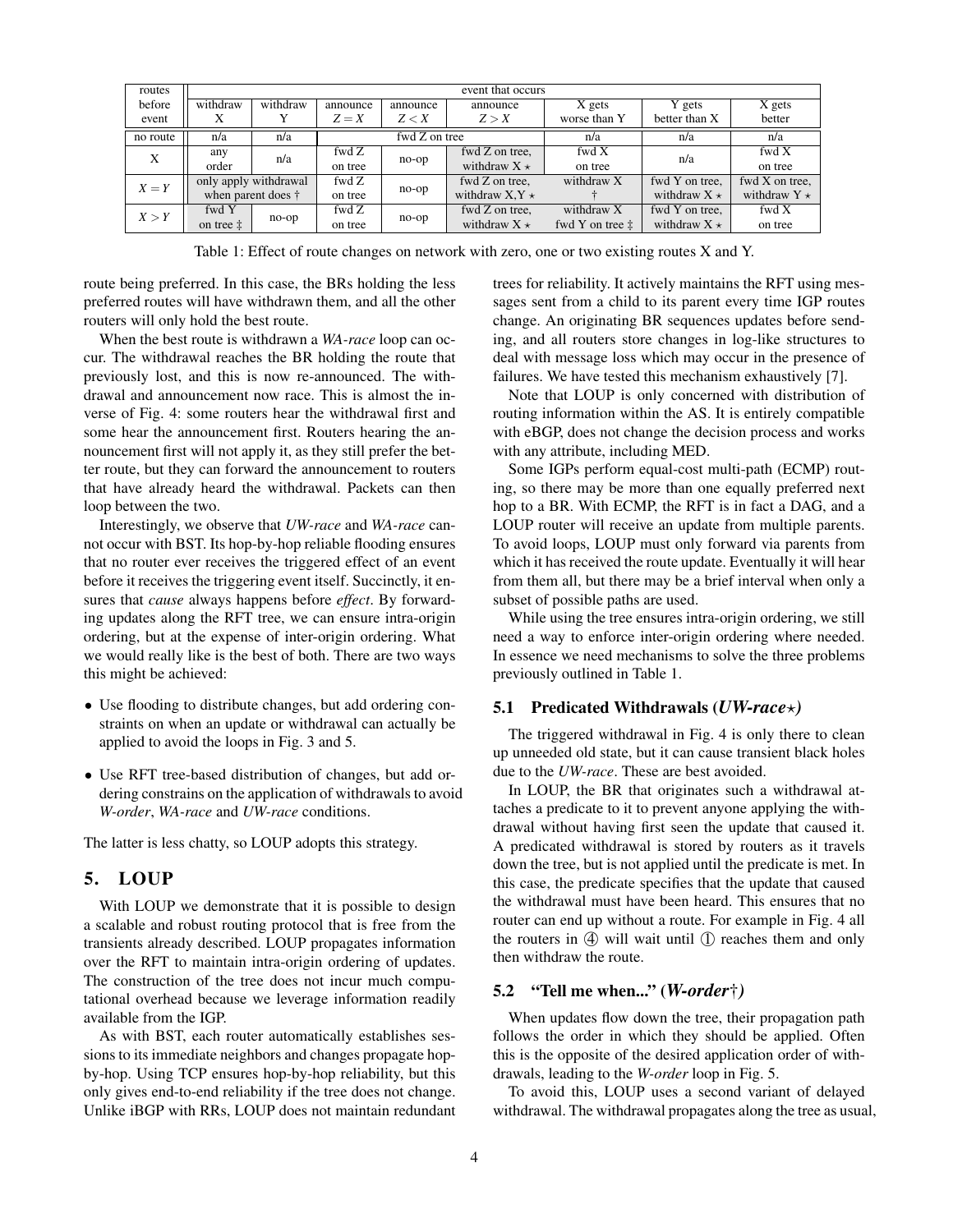but routers do not use it immediately. Instead, each router runs the decision process to select the new exit router (*A* in Fig. 5), and determines the neighbor towards that exit. It then asks that neighbor to tell it when the neighbor has stopped using the route being withdrawn. Upon receiving a reply, a router knows that it is now safe to apply the withdrawal because all routers between it and the new exit point are already using the alternative route.

In Fig. 5, the withdrawal is not applied until it reaches  $(5)$ . The first hop to the left of  $(5)$  triggers the reverse activation of the withdrawal by sending a reply. This causes the next router to apply the withdrawal, which causes it to reply, and so on back down the RFT tree from *A*.

#### 5.3 Decision Modifiers (*WA-race*‡*)*

Delayed withdrawals using "tell-me-when" only work if the routers already have an alternative route. If one route is globally better, other alternatives will have been withdrawn from the domain, leading to the *WA-race* when the best route is withdrawn causing the next-best route to be re-announced.

In LOUP we ensure that the re-announcement will always win, irrespective of whether a recipient has heard the withdrawal of the previously-best route. When the new-best route is re-announced it is tagged with a decision modifier. This causes all recipients to exclude the withdrawn route from the set of routes they use when running the decision process. This causes them to behave as if they have already heard the withdrawal. Since everyone will reliably receive the withdrawal via its RFT at some point, this approach is safe.

#### 5.4 Completeness

Table 1 can be extended to cover three pre-existing routes (and by induction, an arbitrary number) by adding four more rows to cover possible partial orderings of three route preferences. When we do this, we find that three of the four reduce to cases already covered in the table. The remaining row  $(X \leq Y \leq Z)$  results in a more complex chain when *Z* is withdrawn: both *X* and *Y* may be re-announced, and then *X* is withdrawn again. The two announcements racing cause no problem, but there is the potential for both *WA-race* and *UWrace* simultaneously. Existing LOUP mechanisms are sufficient to handle this.

The table only covers races that are *inherent* in route dissemination, as it only covers a single triggering event. Both races can also occur due to unlucky timing of external events. Decision modifiers can also prevent loops in an externally triggered *WA-race*, but no router has enough information to specify the predicate for an externally triggered *UW-race*, where the old route is externally withdrawn before the new route has fully propagated. There is no loop, but a transient black hole may result.

In general if updates propagate faster than the information horizon it is possible to encounter brief transients, but those should not occur in practice as there is damping on the eBGP side (MRAI) which prevents such fast churn. The only thing any protocol can do to address such transients would be to trade loops for black holes (an approach taken by DUAL [5] on the IGP side, as we discuss in §7), but we do not believe such optimization is worth the complexity.

In LOUP we choose to use only predicated withdrawals, and not predicated updates. This choice ensures that as long as messages are reliably delivered, the system will not deadlock, as there can be no cyclic dependency.

#### 6. EVALUATION

To evaluate whether LOUP prevents the transients seen with iBGP-RR and BST, we compare the protocols in simulation. We also briefly comment on LOUP's scalability. To build confidence in LOUP's correctness, we ran extensive tests on a wide variety of synthetic topologies. In all cases, LOUP achieved the same solution as full-mesh iBGP.

In the results we present here, we simulate a network based on that of Hurricane Electric (HE), an ISP with a global network. We use publicly available data: HE's complete topology including core router locations and iBGP data [1] that reveals all next hops in the backbone. These next hops are the addresses of either customer routers or HE's customerfacing routers. We assume that there is an attachment point in the geographically closest POP to each distinct next hop. We create a router for each attachment point and redundantly connect it to the closest backbone router. The resulting topology is large enough to be representative of real transit networks—it contains a little over 3000 routers.

Route update packets experience a delay on each link equal to the sum of speed-of-light propagation delay and a uniform random delay in [0, 10] ms, which conservatively models processing delay at a router. Because we underestimate update processing delay significantly (*e.g.,* we do not account for long queues of updates that may form in practice), our simulations should produce *fewer* transients than would be seen in real backbones.

When simulating iBGP-RR, we assume that all core routers are RRs, all attachment points are clients, and all RRs run full-mesh iBGP between them. Recent studies suggest this model is not unrealistic [3].

#### 6.1 Transients

We compare LOUP, BST, and iBGP-RR in two scenarios involving a single prefix: the announcement of a new "best" route for a prefix, and the withdrawal of one route when two routes tie-break on IGP distance. Different prefixes are completely separate and do not affect LOUP's, iBGP's or BST's ability to cause transients, hence we only look at the distribution of a single prefix. We also verified that adding additional prefixes does not change the results significantly.

Fig. 6 shows the protocols' behavior when one BR sends an update, and all routers prefer that update to a route they were already using for the same prefix. As a result, this update triggers a withdrawal of the old route. Fig. 7 shows the protocols' behavior in the tie-break withdrawal case.